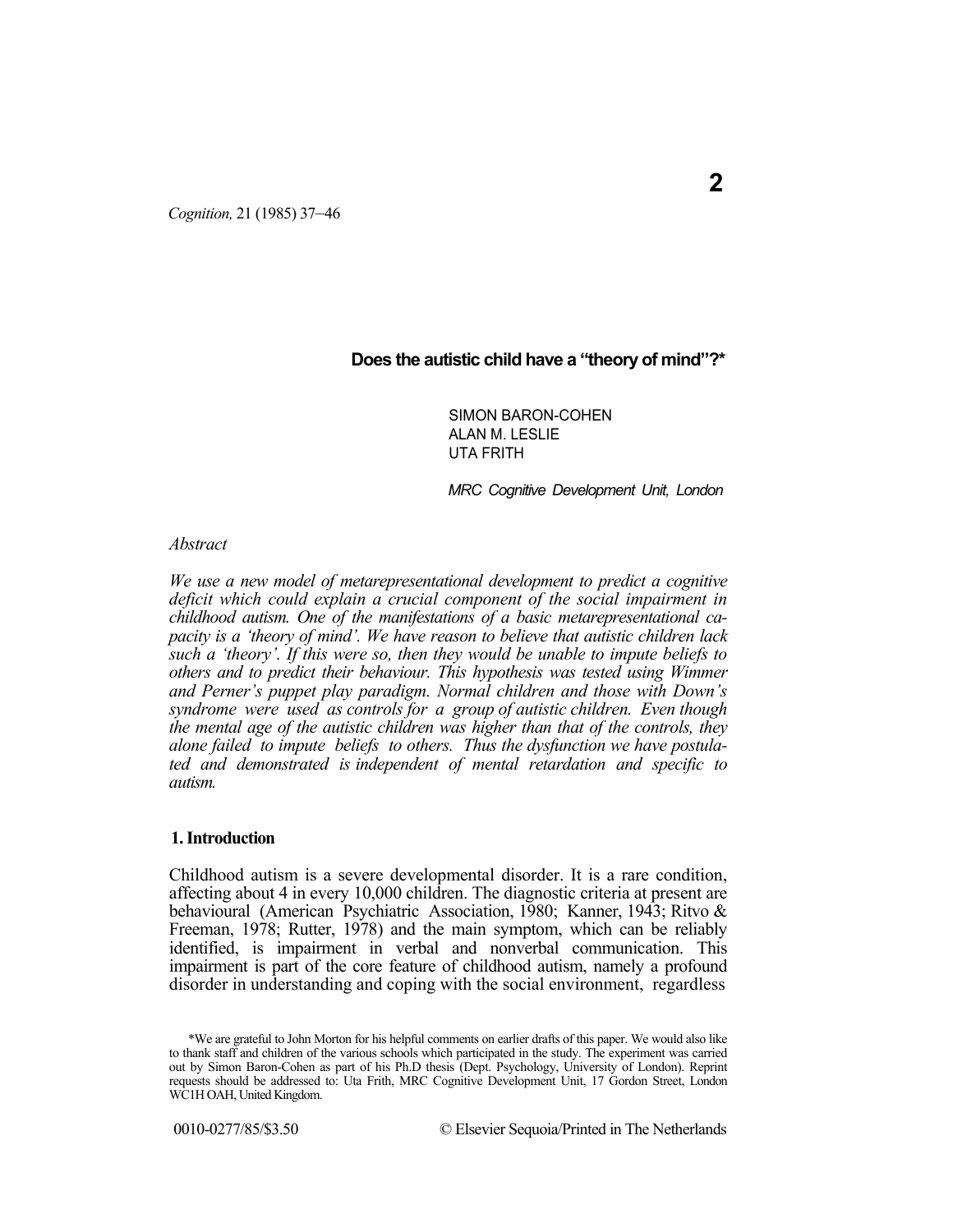of IQ. Additional symptoms can occur, in particular, mental retardation, islets of ability, and 'insistence on sameness'. Nevertheless, the pathognomonic symptom is failure to develop normal social relationships.

Autistic children find even the immediate social environment unpredictable and incomprehensible. They are often said in some sense to 'treat people and objects alike'. Wing and Gould (1979) in their epidemiological study of severely retarded autistic children bring out the range of socially impaired behaviour: from total withdrawal through passivity to repetitive pestering. Lord's (1984) review of work on peer interaction in autistic children highlights the low level of social competence even in able autistic children, despite improvements due to intervention. A picture of apparently intractable social impairment emerges in the clinical follow-up studies of autism (e.g. Kanner, 1971; Kanner, Rodriguez, & Ashenden, 1972) and in the as yet rare experimental investigations (e.g. Attwood, 1984; Martini, 1980).

Although the majority of autistic children are mentally retarded (DeMyer *et al.,* 1974; Wing, Yeates, Brierley, & Gould 1976), and although a number of their symptoms may be attributable to this fact (Hermelin  $\&$  O'Connor, 1970) this in itself cannot be a sufficient explanation for their social impairments. First, there are autistic children with IQ's in the normal range, and second, mentally retarded non-autistic children, such as Down's syndrome, are socially competent relative to their mental age (Coggins, Carpenter, & Owings, 1983; Gibson, 1978).

In order to explain the specific impairments of childhood autism it is necessary, then, to consider the underlying cognitive mechanisms independent of IQ (Frith, 1982; Hermelin & O'Connor, 1970; Rutter, 1983). So far, nobody has had any idea of how to characterise such mechanisms in even quasi-computational terms. In this paper we put forward a suggestion which has been derived from a new model of metarepresentational development (Leslie, 1984, to appear). This model specifies a mechanism which underlies a crucial aspect of social skills, namely being able to conceive of mental states: that is, knowing that other people know, want, feel, or believe things; in short, having what Premack and Woodruff (1978) termed a 'theory of mind'. A theory of mind is impossible without the capacity to form 'second-order representations' (Dennett, 1978; Pylyshyn, 1978). According to Leslie's model this capacity does not appear until the second year of life. While this capacity manifests itself eventually in a theory of mind, Leslie shows that it also accounts for the emergence of pretend play. An absence of the capacity to form second-order representations, then, would lead not only to a lack of theory of mind, with the concomitant aspects of social ineptness, but also to a lack of pretend play.

Now, it is well known that autistic children, in addition to their social handicaps, also show a striking poverty of pretend play (Sigman & Ungerer, 1981;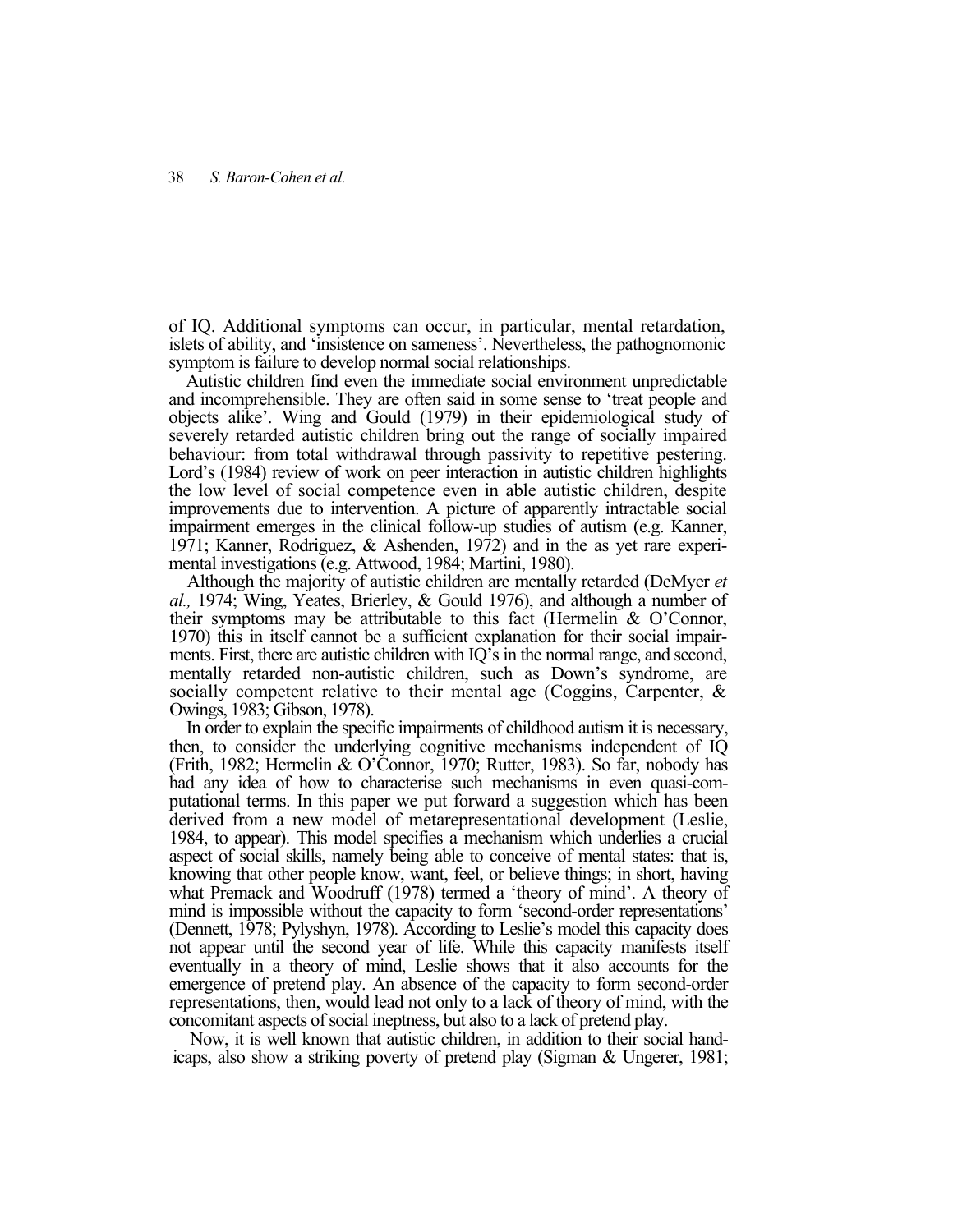Ungerer & Sigman, 1981; Wing, Gould, Yeates, & Brierley, 1977; Wing & Gould, 1979). An explanation for the lack of pretend play and its curious association with the social impairments typical of autism is not obvious, and again the notion of mental age is not helpful for this purpose. On the one hand, even high IQ autistic children lack pretend play, and on the other hand, severely retarded Down's syndrome children don't (Hill & McCune-Nicolich, 1981). However, if we suppose that autistic children lack second-order representations, then we can make sense of the association of impairments. In order to test this hypothesis we can make the prediction that autistic children will lack a theory of mind. It is of course possible for autistic children to have a theory of mind and still exhibit incompetence, since social competence must depend on a large number of factors. However, if our prediction was proved wrong and autistic children did show evidence of employing a theory of mind, then we could rule out a deficiency in second-order representations. Even if our prediction was confirmed, that is, if autistic children lacked a theory of mind, we would still have to establish that this was a *specific* deficit, that is, largely independent of *general* mental retardation. Thus we would have to demonstrate (a) that even those rare autistic children whose IQ's are in the average range should lack this ability and (b) that non-autistic but severely retarded children, such as Down's syndrome, should possess it.

In a seminal paper, Premack and Woodruff (1978) defined theory of mind as the ability to impute mental states to oneself and to others. The ability to make inferences about what other people *believe* to be the case in a given situation allows one to predict what they will do. This is clearly a crucial component of social skills. There is growing evidence for the ability to attribute mental states to others, and its development from the second year of life onwards (Bretherton, McNew, & Beeghly-Smith, 1981; MacNamara, Baker, & Olson, 1976; Shantz, 1983; Shultz, Wells, & Sarda, 1980; Shultz & Cloghesy, 1981). A convincing demonstration that an explicit theory of mind is well within the capacity of the normal four-year-old has been given by Wimmer and Perner (1983). These authors developed an ingenious paradigm that can be used with very young children based on the case where the child's own belief is different from someone else's belief. In order to succeed on the task the child has to be aware that different people can have different beliefs about a situation. Hence this case provides the strongest evidence for the capacity to conceive of mental states (Dennett, 1978). It is this paradigm that we used in the present study.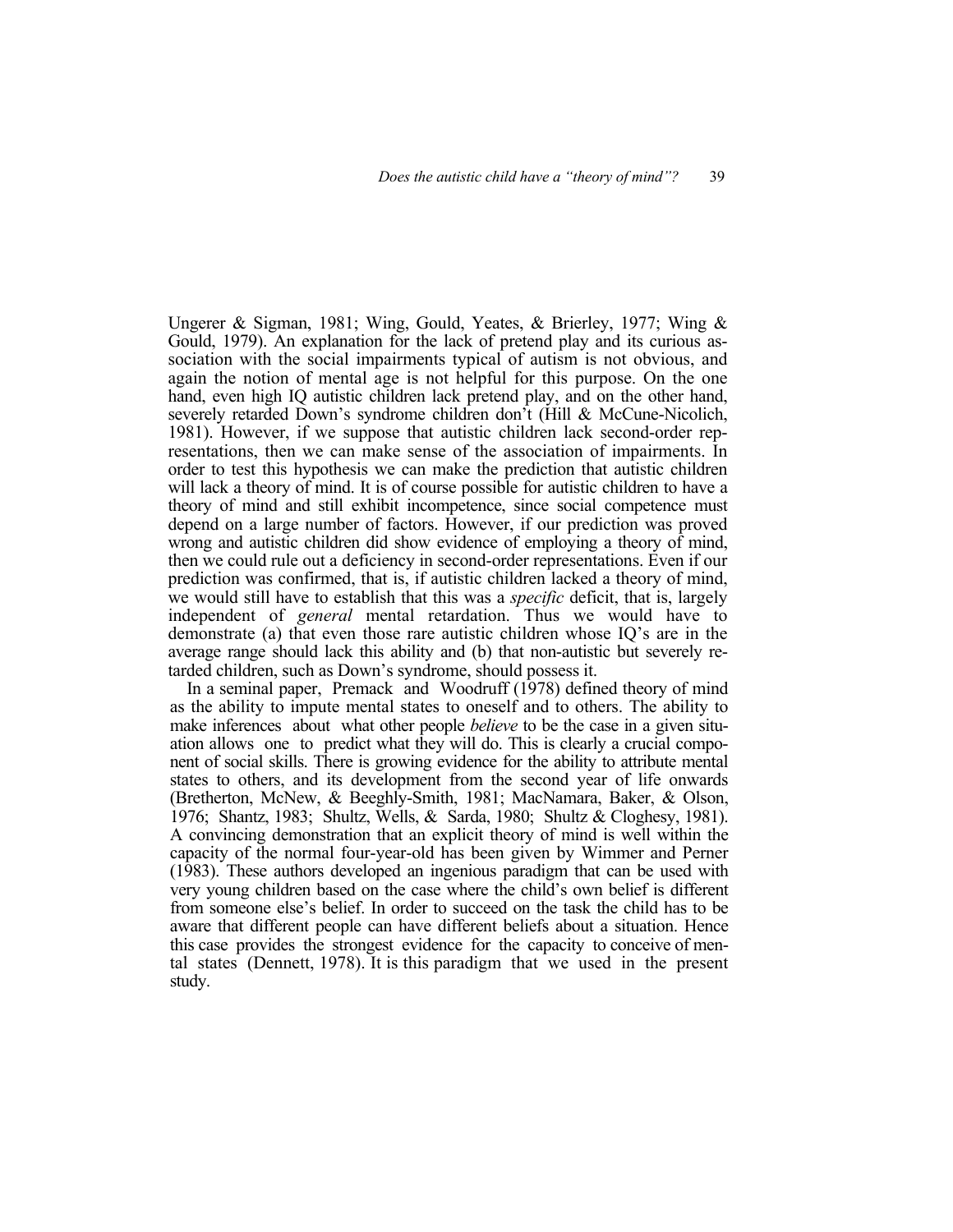#### 40 S. *Baron-Cohen et al.*

# **2. Method**

## *2.1 Subjects*

Details of the subjects are shown in Table 1. The 20 autistic children had been diagnosed according to established criteria (Rutter, 1978). In addition there were 14 Down's Syndrome and 27 clinically normal preschool children. The autistic group's mean mental age (MA) was not only higher than that of the Down's Syndrome group on a non-verbal scale, but also on the more conservative measure of a verbal scale. We assumed that for the normal group MA would roughly correspond to chronological age (CA). Therefore, their MA was, if anything, lower than that of the handicapped groups. We selected a high functioning subgroup of autistic children in order to enable a stringent test of the specific deficit hypothesis to be made. Thus, the autistic group was of a relatively high mean IQ of 82 (derived from non-verbal MA), mostly in the average and borderline range, i.e. 70 to 108, with only one subject scoring less than 70. The IQ's of the Down's Syndrome group were rather lower with a range from 42 to 89, and an average of 64.

| Diagnostic groups | $\boldsymbol{n}$ |                    | CA                | Nonverbal*<br>MA  | Verbal**<br>MA   |
|-------------------|------------------|--------------------|-------------------|-------------------|------------------|
| Autistic          | 20               | Mean               | 11;11             | 9:3               | 5;5              |
|                   |                  | <b>SD</b><br>Range | 3:0<br>$6;1-16;6$ | 2;2<br>$5;4-15;9$ | 1:6<br>$2;8-7;5$ |
| Down's syndrome   | 14               | Mean               | 10:11             | 5:11              | 2;11             |
|                   |                  | <b>SD</b><br>Range | 4:1<br>$6:3-17:0$ | 0:11<br>$4;9-8;6$ | 0:7<br>$1;8-4;0$ |
| Normal            | 27               | Mean               | 4;5               |                   |                  |
|                   |                  | <b>SD</b><br>Range | 0;7<br>$3;5-5;9$  |                   |                  |

Table 1. *Means, SDs and ranges of Chronological Age (CA) and Mental Age (MA) in years; months*

\*Leiter International Performance Scale.

\*\*British Picture Vocabulary Test.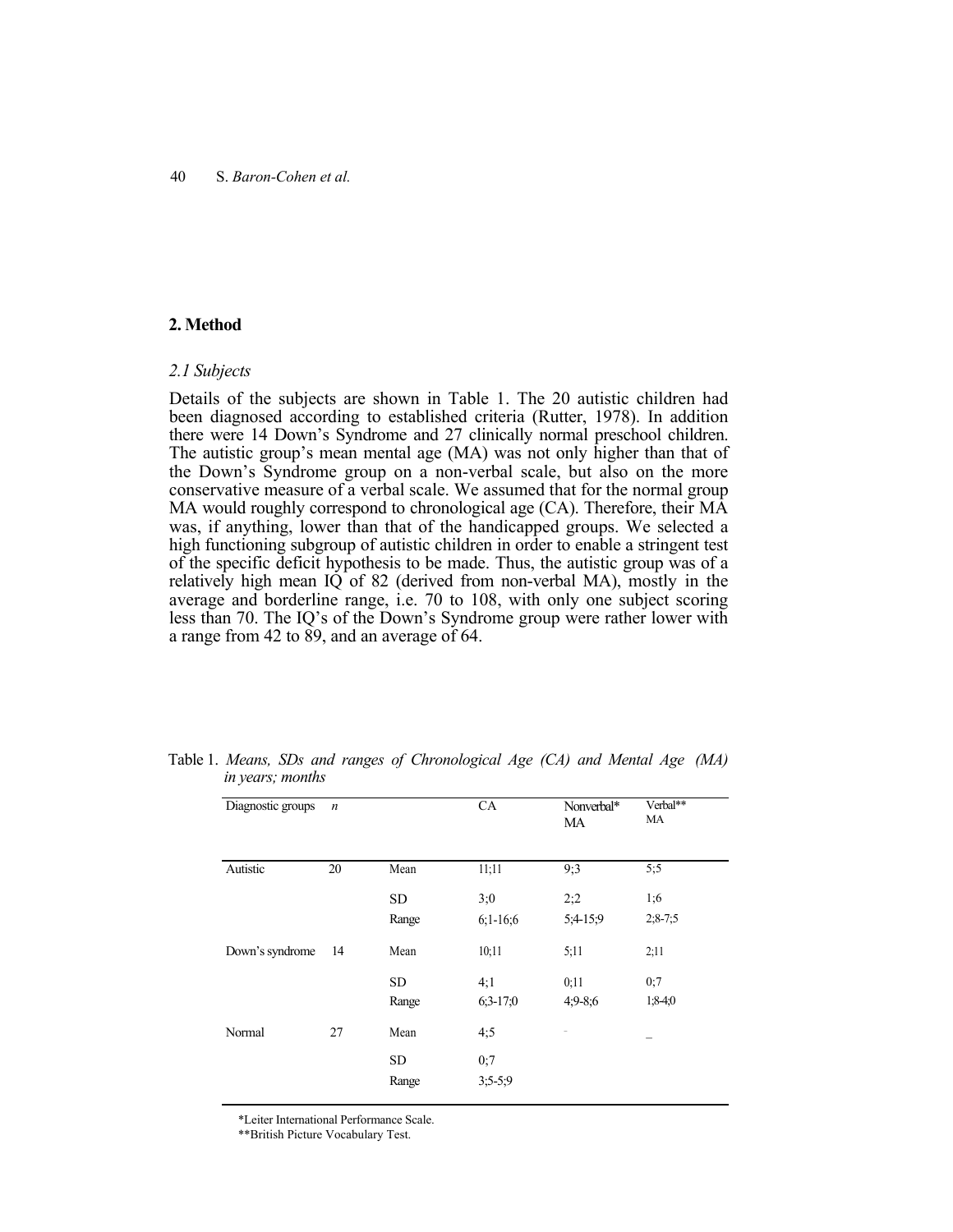### 2.2 *Procedure*

The procedure is illustrated in Figure 1. There were two doll protagonists, Sally and Anne. First, we checked that the children knew which doll was which (Naming Question). Sally first placed a marble into her basket. Then she left the scene, and the marble was transferred by Anne and hidden in her box. Then, when Sally returned, the experimenter asked the critical Belief Question: "Where will Sally look for her marble?". If the children point to the previous location of the marble, then they pass the Belief Question by appreciating the doll's now false belief. If however, they point to the marble's current location, then they fail the question by not taking into account the doll's belief. These conclusions are warranted if two control questions are answered correctly: "Where is the marble really?" (Reality Question); "Where was the marble in the beginning?" (Memory Question).

The control questions are crucial to ensure that the child has both knowledge of the real current location of the object and an accurate memory of



Figure 1. *Experimental scenario.*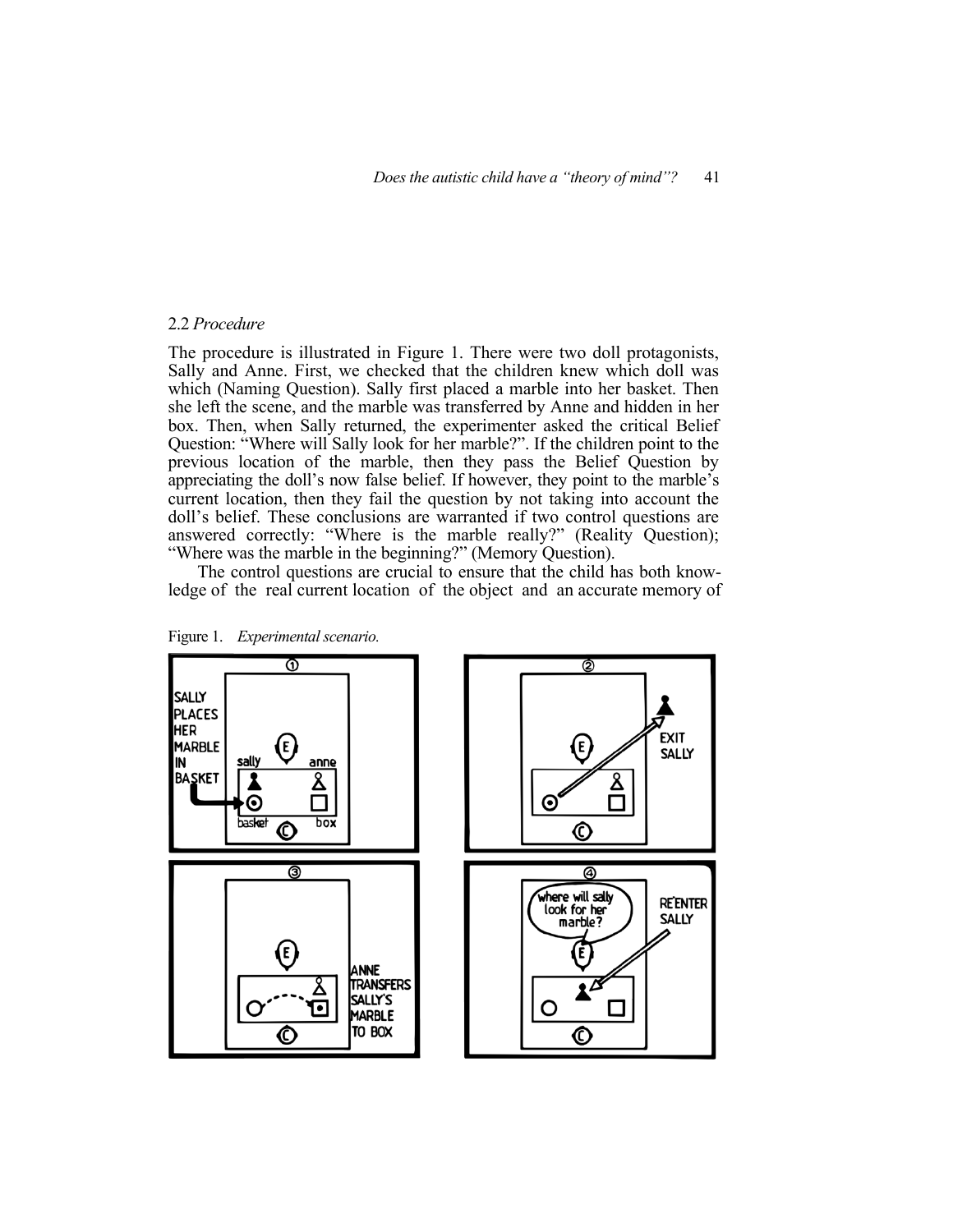the previous location. There is no reason to believe that the three questions differ from each other in terms of *psycholinguistic* complexity, but of course we hypothesize that they differ in terms of *conceptual* complexity. The standard scenario was repeated using a new location for the marble, so that now there were three different locations that the child could point at (basket, box and experimenter's pocket). Correct responses to all three Questions for each of the two trials were therefore different.

## **3. Results**

All subjects passed the Naming Question. Furthermore, all subjects without a single exception performed without any errors for both the Reality and Memory Questions in both trials. The Belief Question for both trials was answered consistently by each child with the sole exception of one Down's Syndrome child who failed trial 1 and passed trial 2. The results for Down's Syndrome and normal subjects were strikingly similar. 23 out of 27 normal children, and 12 out of 14 Down's Syndrome children *passed* the Belief Question on both trials (85% and 86% respectively). By contrast, 16 of the 20 autistic children (80%) *failed* the Belief Question on both trials. This difference between the groups was highly significant  $\gamma^2 = 25.9$ , df = 2, *p* < .001). All 16 autistic children who failed pointed to where the marble really was, rather than to any of the other possible locations  $(p = .006,$  Binomial Test, one tailed). The four autistic children who passed succeeded on both trials. Their CA ranged from 10:11 to 15:10, their non-verbal MAs were between 8:10 and 10:8, and their verbal MAs between 2:9 and 7:0. Comparison with data in Table 1 shows that these children were fairly average on all our available variables. There were certainly other children of equal or greater MA and CA who gave incorrect responses.

## **4. Discussion**

The fact that every single child taking part in the experiment correctly answered the control questions allows us to conclude that they all knew (and implicitly believed) that the marble was put somewhere else after Sally had left. The critical question was, "Where will Sally look?" after she returns. Here a group difference appeared: Autistic children answered this question in a distinctly different way from the others. The Down's Syndrome and normal preschool children answered by pointing to where the marble was put in the first place. Thus they must have appreciated that their own knowledge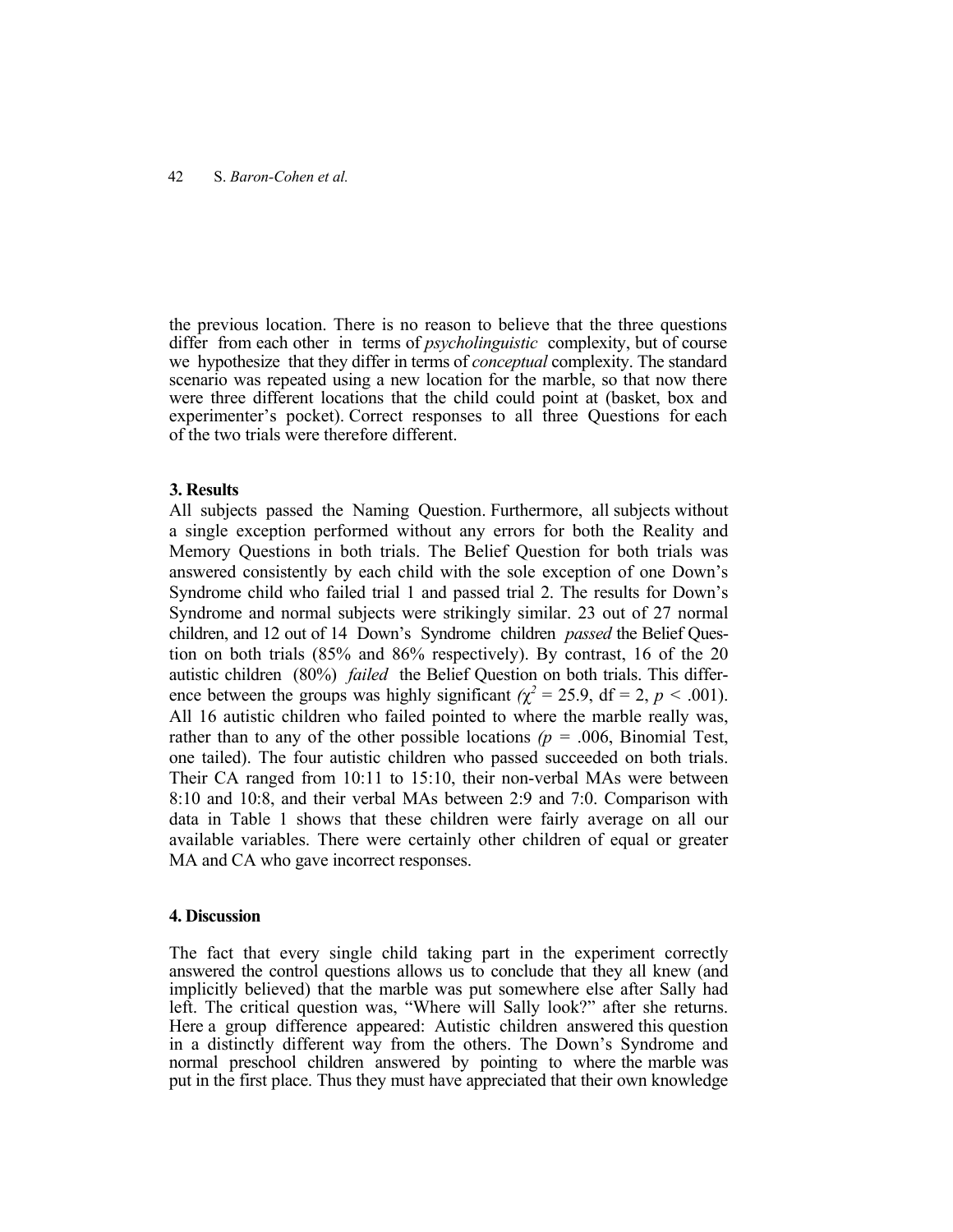of where the marble actually was and the knowledge that could be attributed to the doll were different. That is, they predicted the doll's behaviour on the basis of the doll's belief. The autistic group, on the other hand, answered by pointing consistently to where the marble really was. They did not merely point to a 'wrong' location, but rather to the actual location of the marble. This becomes especially clear on trial 2 where the autistic children never pointed to the box (which had been the 'wrong' location on trial 1), but instead to the experimenter's pocket—that is, again to where the marble really was. This rules out both a position preference and a negativism explanation. Furthermore, the autistic children were not 'contrary' on the Reality or Memory Questions which they always answered correctly. Clark and Rutter (1977, 1979) investigating alleged negativism in autistic children also found no evidence of such behaviour. The failure on the Belief Question was also not due to random pointing. Nor could it have been due to any failure to understand and remember the demands of the task or the narrative since these children all answered the Naming, Memory and Reality Questions perfectly. We therefore conclude that the autistic children did not appreciate the difference between their own and the doll's knowledge.

Our results strongly support the hypothesis that autistic children as a group fail to employ a theory of mind. We wish to explain this failure as an inability to represent mental states. As a result of this the autistic subjects are unable to impute beliefs to others and are thus at a grave disadvantage when having to predict the behaviour of other people. There is, however, also a suggestion of a small subgroup of autistic children who succeeded on the task and who thus may be able to employ a theory of mind. These children who nevertheless, by definition (American Psychiatric Association, 1980; Rutter, 1978), exhibit social impairment, would certainly deserve further study. From Leslie's (1984) model we would predict that if they did have the capacity to form second-order representations, then they would also show evidence of an ability to pretend play. Furthermore, we would predict that their social impairments would show a rather different pattern from those autistic children who fail to use a theory of mind.

The ability we have been testing could be considered as kind of *conceptual* perspective-taking skill (Shantz, 1983). However, it is important to contrast the present task with traditional *perceptual* perspective-taking tasks, such as 'line of sight' or 'three mountains', where a child has to indicate what can be seen from another point of view (Hobson, 1982; Hughes & Donaldson, 1979; Piaget and Inhelder, 1956). Such perceptual perspective-taking tasks can be solved using solely visuo-spatial skills and in no way require imputing beliefs to others (Cox, 1980; Huttenlocher & Presson, 1979). Hobson (1984) has recently shown that autistic children succeed on perceptual perspective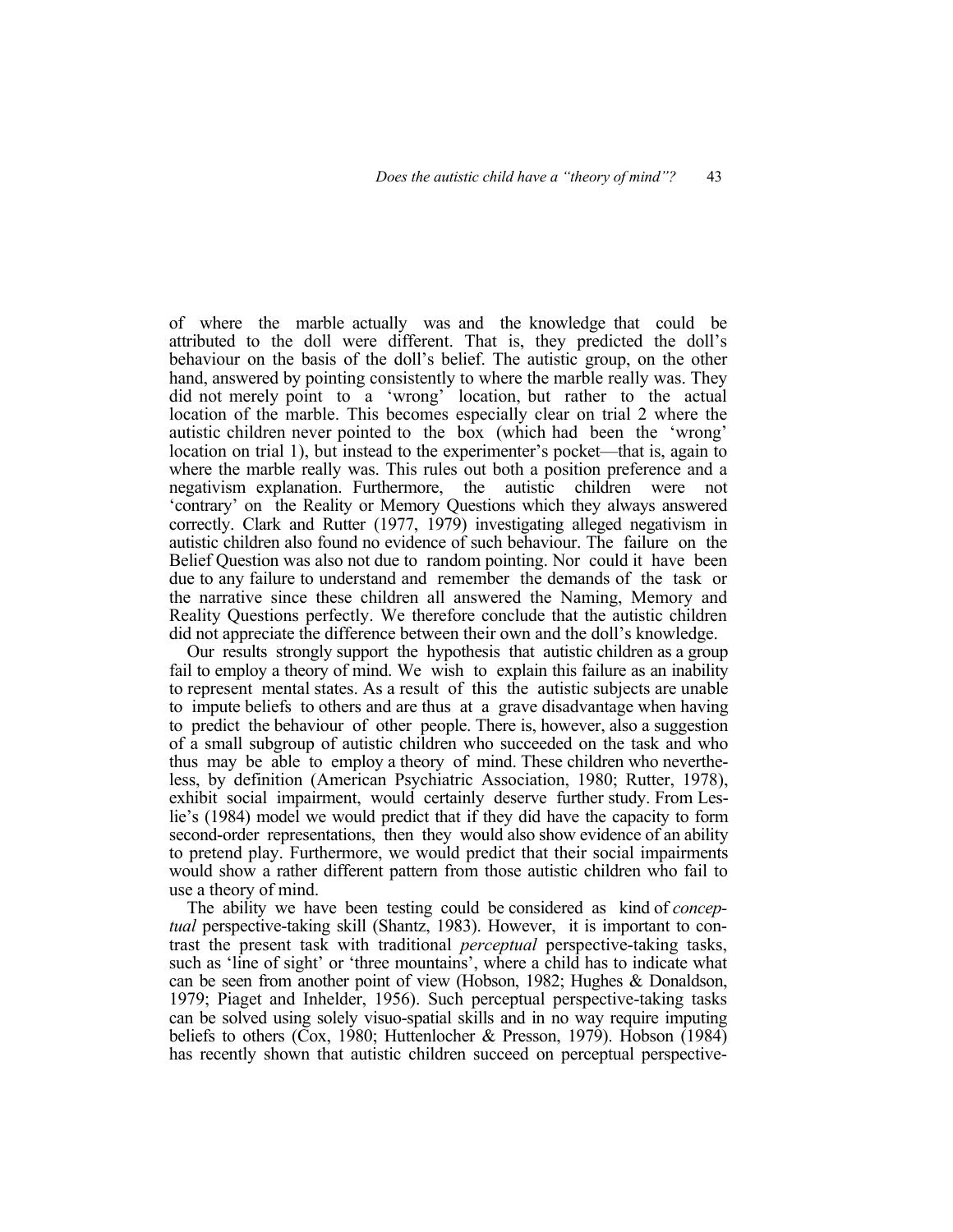taking tasks with doll protagonists as well as can be expected from their MA. This finding, Hobson argued, suggests that it is very unlikely that the cognitive abilities required in taking different points of view in perceptual situations are the same as those that underlie the autistic child's social disability. The results of the present study would confirm this interpretation and point towards a crucial distinction between the understanding of perceptual situations and the attribution of higher order mental states.

We conclude that the failure shown by the autistic children in our experiment constitutes a specific deficit. It cannot be attributed to the general effects of mental retardation, since the more severely retarded Down's syndrome children performed close to ceiling on our task. Thus we have demonstrated a cognitive deficit that is largely independent of general intellectual level and has the potential to explain both lack of pretend play and social impairment by virtue of a circumscribed cognitive failure. This finding encourages us to continue with a theoretical framework (Leslie, 1984, to appear) which can specify the underlying connections between pretend play, theory of mind and social skills. Deriving further testable predictions from such a model may lead to a new approach to the cognitive dysfunction in childhood autism (Frith, 1984).

#### **References**

- American Psychiatric Association (1980). *Diagnostic and statistical manual of mental disorders* (3rd ed.) Washington DC American Psychiatric Association
- Attwood, A.J. (1984) *Gestures of autistic children* Unpublished Ph.D Thesis, University of London
- Bretherton, I , McNew, S., & Beeghly-Smith, M (1981) Early person knowledge as expressed in gestural and verbal communication When do infants acquire a 'theory of mind"' In M.E. Lamb & L.R. Sherrod (Eds ), *Infant social cognition* Hillsdale, NJ Erlbaum
- Clark, P , & Rutter, M (1977) Compliance and resistance in the conditioning of autistic children an exploratory study *Journal of Autism and Childhood Schizophrenia, 7,* 33-48
- Clark, P , & Rutter, M (1979) Task difficulty and task performance in autistic children *Journal of Child Psychology and Psychiatry, 20,* 271-285
- Coggins, T.E., Carpenter, R.L., & Owings, N.O. (1983) Examining early intentional communication in Down's Syndrome and nonretarded children *British Journal of Disorders in Communication, 18, 98*-106
- Cox, M V (1980) Visual perspective-taking in children In M V *Cox ( E d . ) , Are young children egocentric?*  London Batsford Academic and Educational
- DeMyer, M.K., Barton, S., Alpern, G.D., Kimberlin, C , Alien, J., Yang, E., & Steele, R.(1974) The measured intelligence of autistic children *Journal of Autism and Childhood Schizophrenia, 4,* 42-60

Dennett, D (1978) Beliefs about beliefs *Behavioral and Brain Sciences, 4,* 568-570

- Frith, U. (1982) Psychological abnormalities in early childhood psychoses In L. Wing & J.K. Wing (Eds.), *Handbook of Psychiatry Vol 1* Cambridge Cambridge University Press
- Frith, U. (1984)Anew perspective in research on autism. In A.R.A.P.I. (Eds.),*Contributions a la recherche*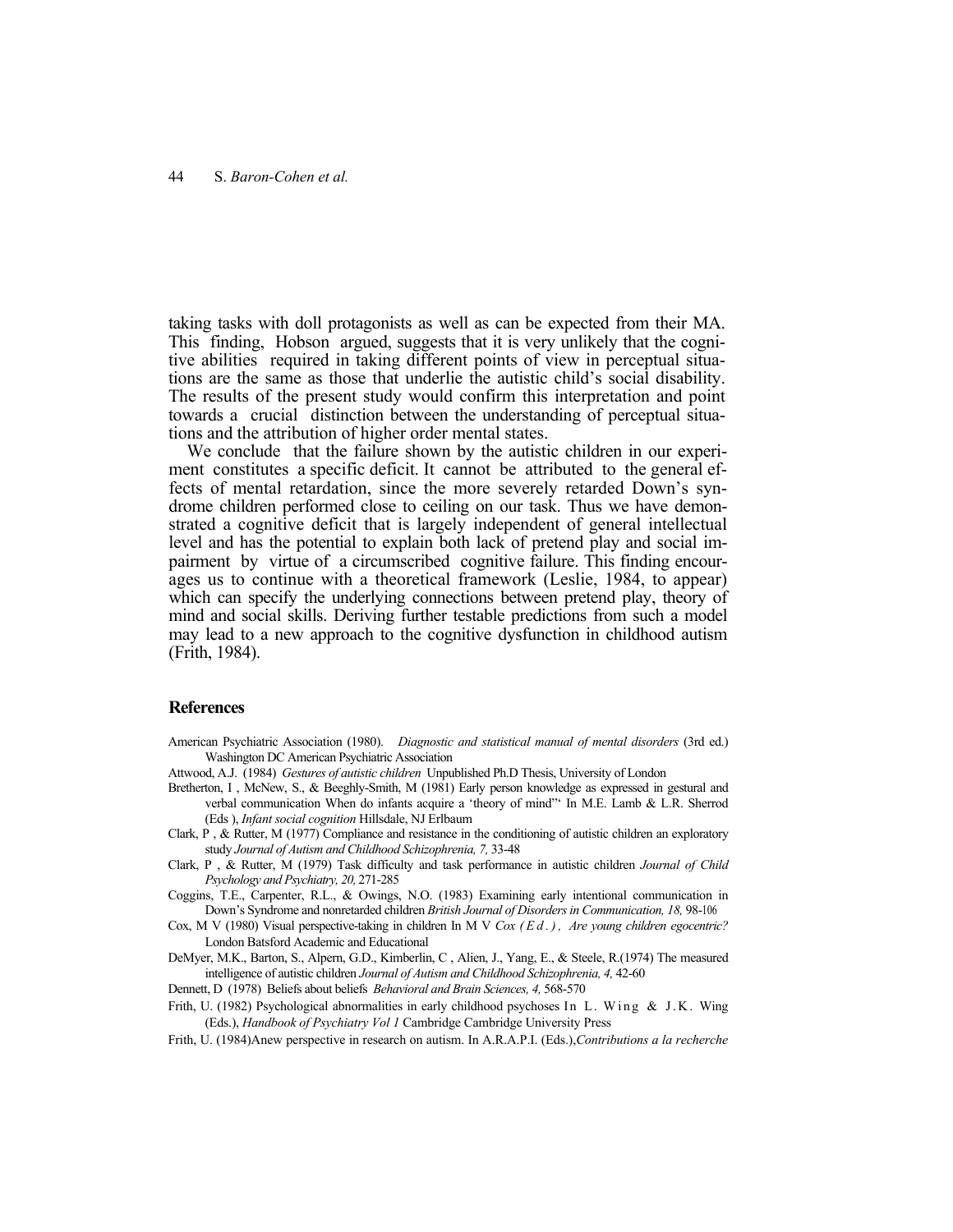*scienttfique sur I'autisme aspects cognitifs* Pans Association pour la Recherche sur 1'Autisme et les Psychoses In-fan tiles

Gibson, D (1978) *Down's Syndrome The psychology of mongolism* Cambridge Cambridge University Press Hermelin, B., & O'Connor, N. (1970) *Psychological experiments with autistic children* Oxford Pergamon Press

- Hill.P.M., & McCune-Nicolich, L (1981) Pretend play and patterns of cognition in Down's Syndrome children *Child Development, 52,* 217-250
- Hobson, R.P.(1982) The question of childhood egocentrism the coordination of perspectives in relation to operational thinking *Journal of Child Psychology and Psychiatry, 23,* 43-60
- Hobson, R.P. (1984) Early childhood autism and the question of egocentrism *Journal of Autism & Developmental Disorders, 14,* 85-104
- Hughes, M ,& Donaldson, M (1979) The use of hiding games for studying the coordination of viewpoints *Educational Review, 31,* 133-140
- Huttenlocher,J., & Presson, C.C. (1979) The coding and transformation of spatial information *Cognitive Psychology, 11,* 373-394
- Kanner, L (1943) Autistic disturbances of affective contact *Nervous Child, 2,* 217-250
- Kanner, L (1971) Follow-up study of eleven autistic children originally reported in 1943 *Journal of Autism and Childhood Schizophrenia, 1,* 119-145
- Kanner, L , Rodriguez, A , & Ashenden, B. (1972) How far can autistic children go in matters of social adaptation? *Journal of Autism and Childhood Schizophrenia, 2,* 9-33
- Leslie, A M (1984) Pretend play and representation in infancy A cognitive approach In A. R. A. P. I. (Eds.), *Contributions a la recherche scientifique sur I'autisme aspects cognitifs* Pans Association pour la Recherche sur 1'Autisme et les Psychoses Infantiles
- Leslie, A M (to appear) Pretense and representation in infancy Submitted for publication
- Lord, C (1984) The development of peer relations in children with autism In F.J. Morrison, C. Lord & D.P. Keating (Eds.), *Advances in applied developmental psychology* (pp. 165-229) New York Academic Press
- MacNamara, J., Baker, E., & Olsen, C. (1976) Four year olds' understanding of pretend, forget, and know evidence for propositional operations *Child Development, 47,* 62-70
- Martini, M (1980) Structures of interaction between two autistic children In T.M. Field, S. Goldberg, D. Stern & A.M. Sostek (Eds.), *High-risk infants and children: Adult and peer interactions* New York: Academic Press
- Piaget, J.,& Inhelder, B. (1956) *The child's conception of space.* London Routledge & Kegan Paul
- Premack, D., & Woodruff, G. (1978) Does the chimpanzee have a 'theory of mind'? *Behavioral and Brain Sciences, 4,* 515-526
- Pylyshyn, Z.W. (1978) When is attribution of beliefs justified? *Behavioral and Brain Sciences, 4,* 492-593
- Ritvo, E.R., & Freeman, B.J. (1978) National Society for Autistic Children definition of the syndrome of autism Journal of the American Academy of Child Psychiatry, 17, 565-576
- Rutter, M (1978) Diagnosis and definition In M. Rutter & E. Schopler (Eds.), *Autism: A reappraisal of concepts of treatment* New York Plenum
- Rutter, M (1983) Cognitive deficits in the pathogenesis of autism *Journal of Child Psychology and Psychiatry, 24,*  513-531
- Shantz, C.U. (1983) Social cognition In P.H. *Mussen (Ed.), Handbook of Child Psychology. Vol. III. J.*H. Flavell & E.M. Markman (Eds.), *Cognitive Development.* New York: Wiley.
- Shultz,T.R., & Cloghesy, K.(1981) Development of recursive awareness of intention *Developmental Psychology, 17,* 456-471.
- Shultz, T.R., Wells, D., & Sarda, M. (1980) The development of the ability to distinguish intended actions from mistakes, reflexes, and passive movements *British Journal of Social & Clinical Psychology, 19,* 301-310